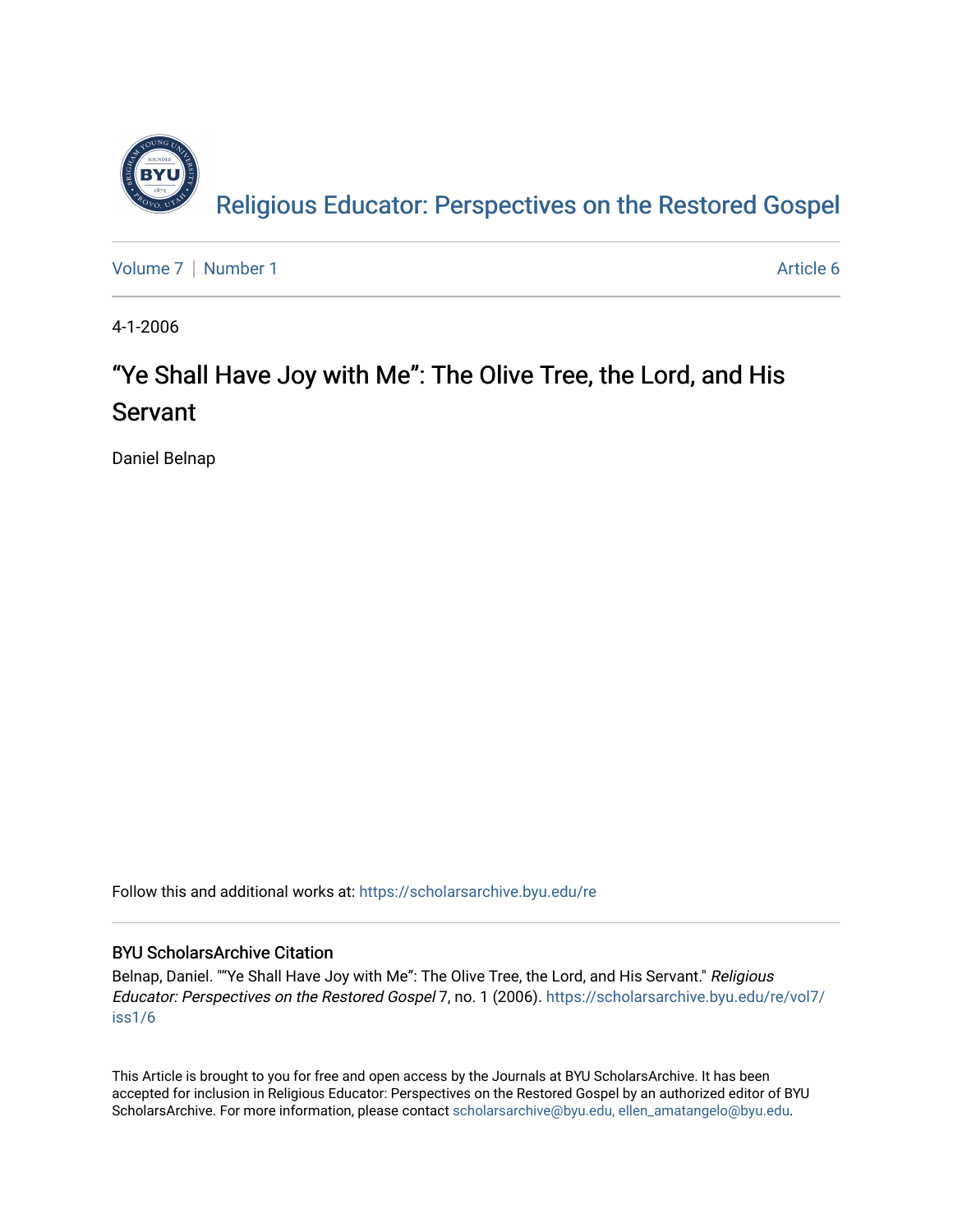# "Ye Shall Have Joy with Me": The Olive Tree, the Lord, and His Servants

 *Daniel Belnap*

*Daniel Belnap is a part-time instructor of ancient scripture at BYU.*

 In chapter 5 of the book of Jacob, we find a unique text commonly referred to as the allegory of the olive tree. President Joseph Fielding Smith once said that "the parable of Zenos . . . is one of the greatest parables ever recorded."**<sup>1</sup>** Composed of seventy-seven verses, this allegory is thought to follow the progression of a particular olive tree and its offspring in the Lord's vineyard. Many readers have commented on the special nature of the allegory, with studies ranging from theological meaning, to linguistic comparisons, to actual viticultural practices. Though these studies differ in content, they are similar in one respect: each explores and explains the relationship between the tree and the Lord of the vineyard. This approach is the result of verse 3 concerning the tree itself: "I will liken thee, O house of Israel, like unto a tame olive-tree, which a man took and nourished in his vineyard" (Jacob 5:3). The olive tree, its offshoots, and their interaction with the Lord of the vineyard are the central features of these studies.

 Equally important, yet often forgotten, is the relationship between the Lord and the servant of the vineyard. Though we are never given the name of this servant, the interaction between the Lord and His servant as the vineyard grows is worthy of its own study. More importantly, this relationship parallels the future state of the vineyard itself—eventual oneness, or the establishment of Zion on the earth.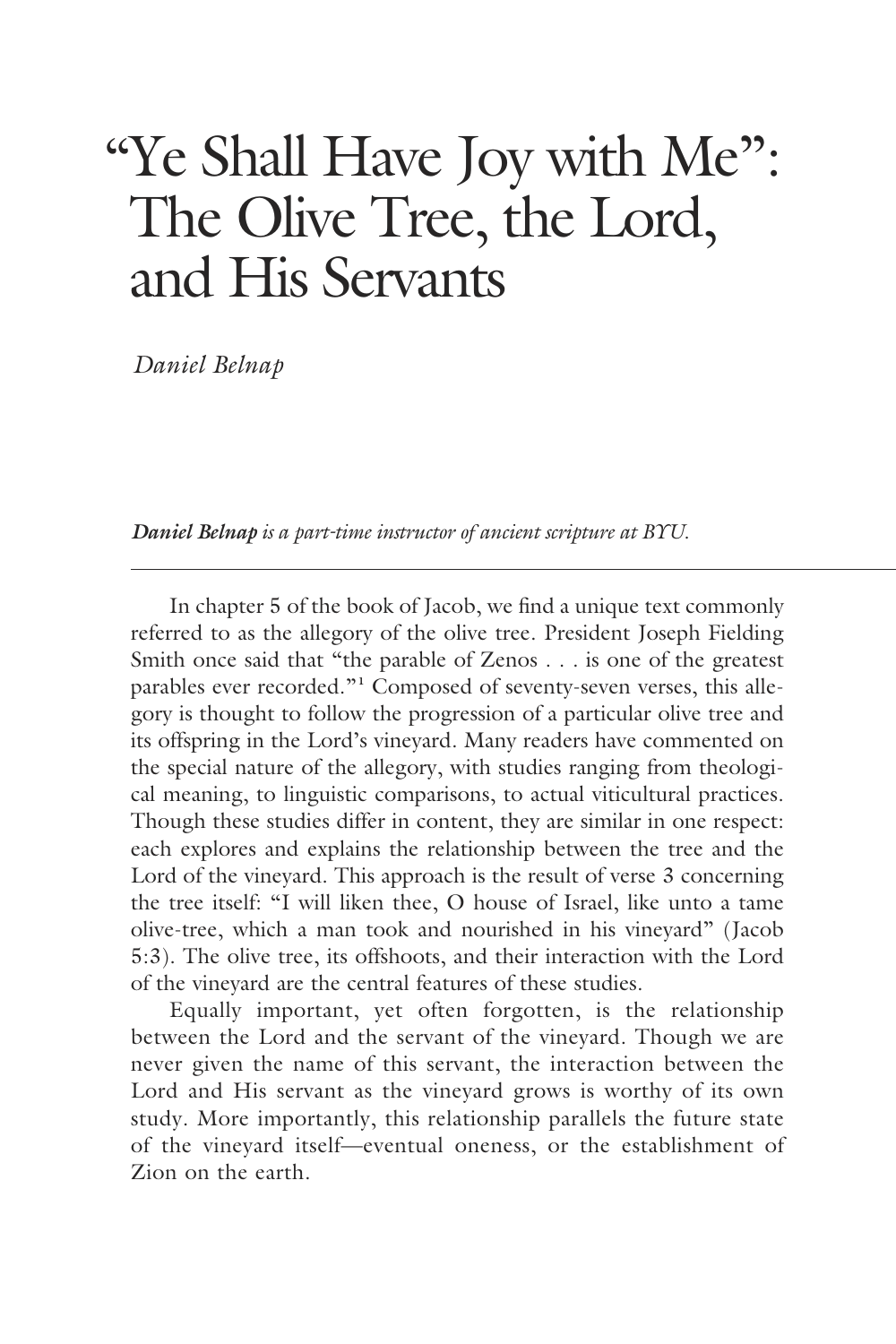#### **Literary Structure of the Allegory**

 When the tree is the central focus, the allegory is often divided into seven periods. Each period is concerned with an epoch of Israel's temporal history, beginning with the covenant given to Abraham and ending with the Millennium.**<sup>2</sup>** This approach is productive in understanding the future of the tree and its offspring, but it is not the only approach available, as the term "Israel" has more than one meaning.**<sup>3</sup>** Too often, we discuss Israel solely in its biological or social context. According to this view, Israel refers to those who are literal descendants of Jacob, or Israel, and is, therefore, a title given to specific bloodlines. Although the title does fit this definition, *Israel* is also the title given to those who have entered into a covenant relationship with God. As Paul points out, "They are not all Israel, which are of Israel" (Romans 9:6).

 Elsewhere, Paul explains how both Gentile and Jew are bound by the covenant through the Atonement of Christ, thus becoming family, or "fellowcitizens with the saints, and of the household of God" (Ephesians 2:19) and are, therefore, called *Israel*. The Book of Mormon also teaches that the truest nature of Israel is the covenant relationship. In 1 Nephi 14:1–2, the angel tells Nephi, "If the Gentiles shall hearken unto the Lamb of God . . . and harden not their hearts . . . they shall be numbered among the seed of thy father; yea, they shall be numbered among the house of Israel." In 3 Nephi 16:12–13, the relationship between the covenant and Israel is quite clear: "And then will I remember my covenant unto you, O house of Israel. . . . If the Gentiles will repent and return unto me, saith the Father, behold they shall be numbered among my people." In D&C 103:17, the Lord refers to His covenant members of the Church as "the children of Israel, and of the seed of Abraham." When Israel is approached from this definition, the allegory does not have to represent a literal history of the tribes of Jacob's descendents; instead, it can trace the progression of that covenant made between God and Israel.

 With this in mind, we can study the allegory from a point of view in which the covenant relationships between the characters are highlighted. In this approach, the allegory is made up of three sections, each coinciding with a particular series of actions that furthers the Lord's design. The first section starts in verse 3 and runs through verse 28 and is concerned with the first series of actions by which the Lord will seek to save His vineyard. The second section, verses 29–50, is a lamentation scene that plays a pivotal role in the relationship between the servant and the Lord. The third section begins in verse 51, continues through the second series of actions, and ends with the fulfillment of the Lord's plan for the vineyard. This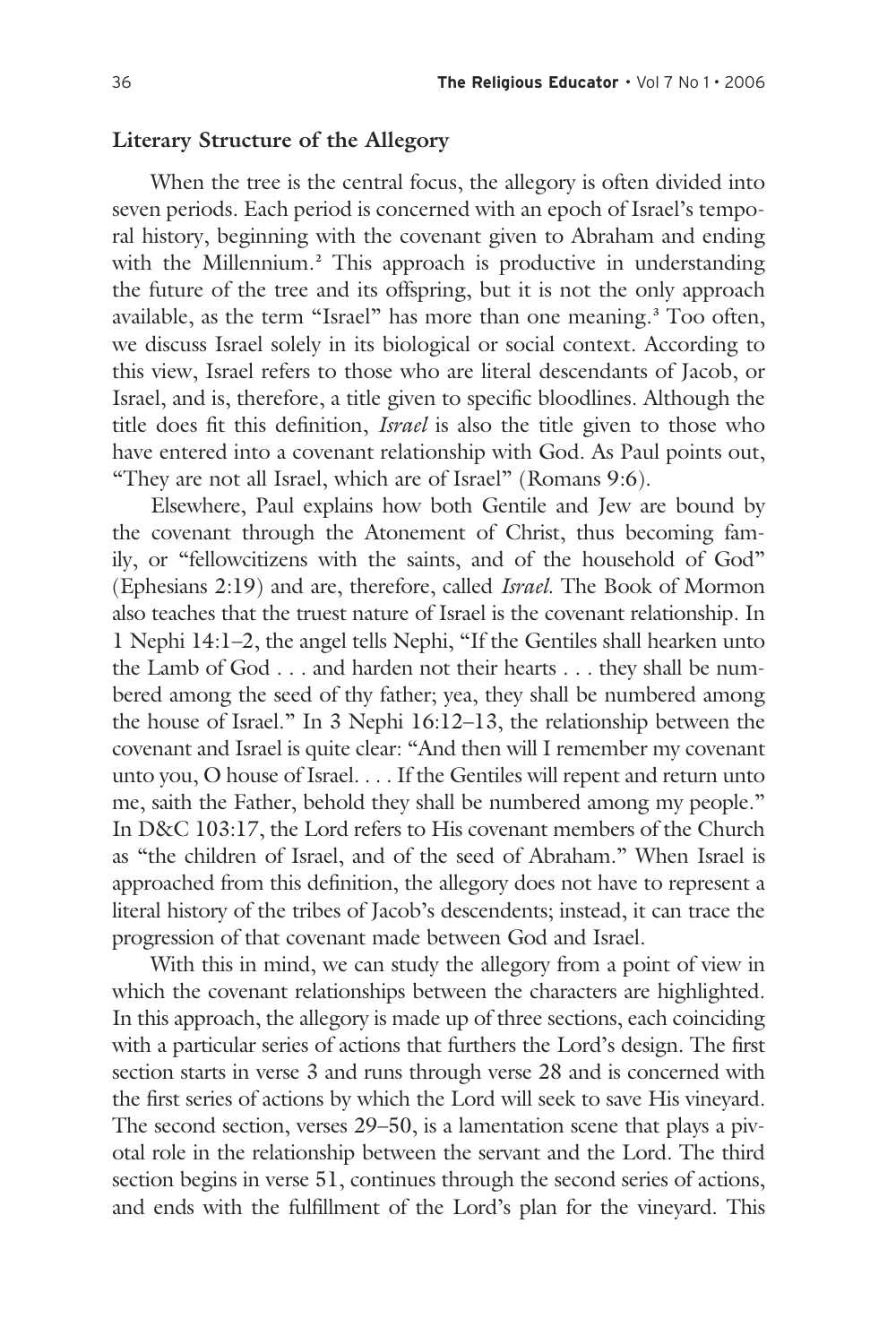approach takes into account the trees, but it also provides a more complete understanding of what exactly the Lord plans for the whole vineyard and follows the progression of Israel's covenant obligations. More importantly, it allows for the actions of the servant, as a growing, maturing individual, to be just as important in the plan as the trees are.

#### **The Servant, the Lord, and the Tree**

 For some readers, the Lord of the vineyard has been associated with Jesus Christ and the servant with a mortal agent, usually the prophet.**<sup>4</sup>** But Paul Hoskisson suggests that the Lord of the vineyard was God the Father, the servant being Jesus Christ.**<sup>5</sup>** Noting that the interaction between the Lord and the servant is vital to the allegory, he connects the servant in the allegory to the "righteous servant" mentioned in Isaiah 53:11. As Hoskisson notes, Abinadi later identifies the servant in Isaiah 53 as Christ.**<sup>6</sup>** This reference is found in one of the four "servant" passages comprising Isaiah 42, 49, 50, and 52–53. Although in 52–53 it appears that the servant is, in fact, Christ, this is not quite so clear in the three other passages.**<sup>7</sup>**

 In Isaiah 49, the servant is explicitly identified with Israel: "Thou art my servant, O Israel, in whom I will be glorified"  $(v, 3)$ , which is followed by the duties the servant is to perform for the Lord: "And now, saith the Lord that formed me from the womb to be his servant, to bring Jacob again to him, . . . Thou shouldest be my servant to raise up the tribes of Jacob, and to restore the preserved of Israel" (vv. 5–6). Although this language may refer to Christ, it is equally valid for other individuals, such as Joseph Smith, who appears to have used verse 2 to refer to himself.**9** Doctrine and Covenants 86:9–10 further expands the servant Israel to include latter-day covenant members: "For ye are lawful heirs, according to the flesh, and have been hid from the world with Christ in God. . . . Therefore, blessed are ye if ye continue in my goodness, a light unto the Gentiles, and through this priesthood, a savior unto my people Israel." Note that in Isaiah 49, the term "Israel" is used to denote two identities—the individual servant and the collective social group.**10** The same is implied in Doctrine and Covenants 86 where the "lawful heirs" are also to be a "savior" (singular) to God's people, Israel.**<sup>11</sup>**

 Thus, as the Isaiah reference given above suggests, it may not have been foreign to the ancient Israelites to think of two interpretations of Israel—in which one representation would serve the other. Each interpretation implies an aspect of God's relationship to Israel overall. References to communal Israel should remind the reader of the great promises made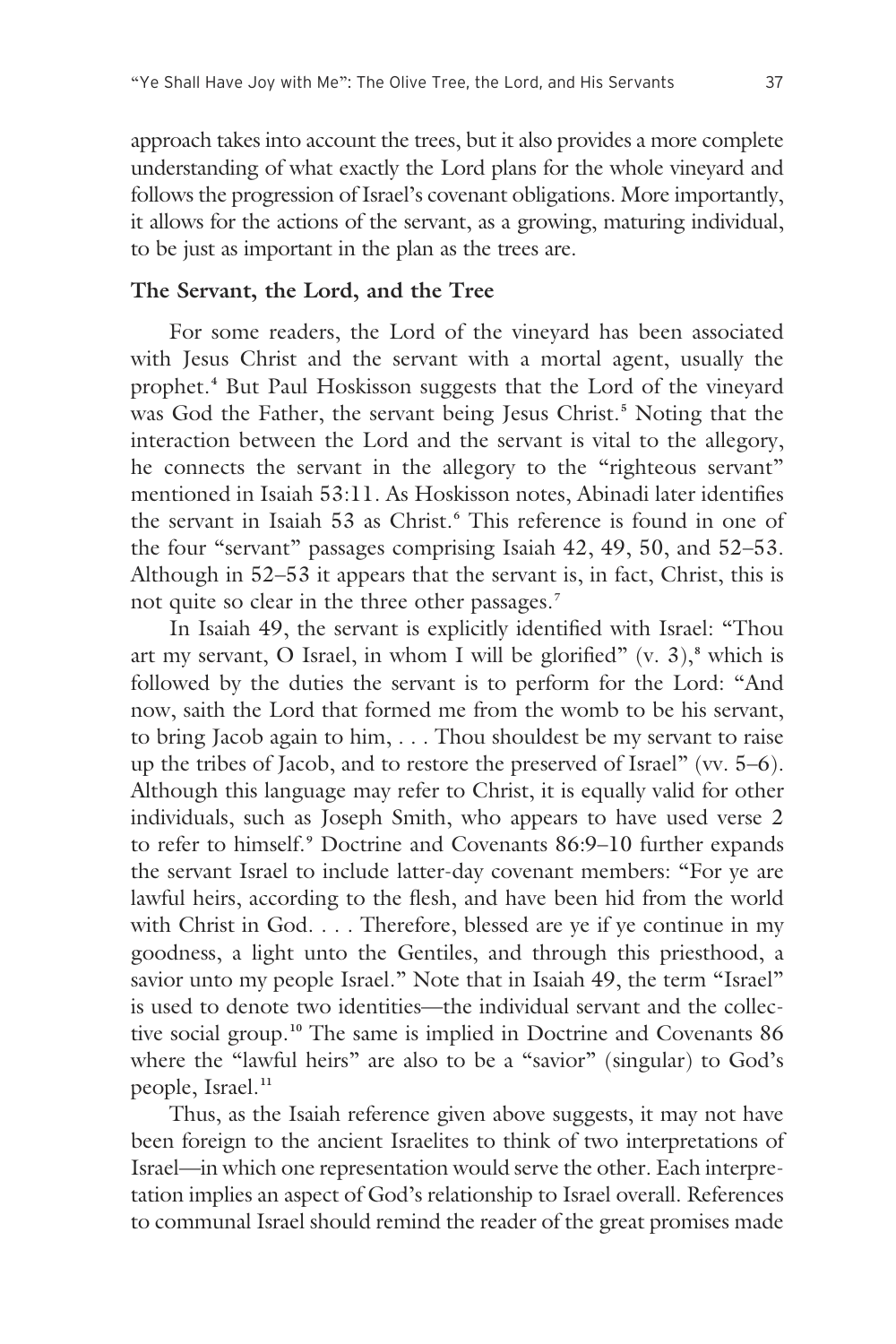to Abraham and the other fathers. References to individual Israel would bring to mind the intimate, personal relationship between God and the members of the covenant.**12** Thus, the allegory of Zenos, if approached from this perspective, presents the servant as a covenant member of Israel who has responsibilities for the eventual salvation of communal Israel and the greater world.**<sup>13</sup>**

#### **Beginnings of the Design (Jacob 5:3–28)**

 The allegory begins in verse 3, where we learn that the olive tree represents a spiritually declining Israel. Verse 3 also introduces the Lord of the vineyard. Immediately, we learn of the Lord's intent to prune, dig about, and nourish the tree in hopes of reversing the process of decay. We learn an important principle to understanding the allegory: it is the Lord, and later His servants, who is actively engaged in caring for the well-being of the trees. In verse 5, we are told that the Lord intends to nourish the tree with the hope that it will produce young shoots or saplings, which He will transfer to other parts of the vineyard. As we will see later, this is only part of His plan, but this first grafting itself will serve a twofold purpose.

 Not only does the Lord intend to plant the saplings elsewhere to save the fruit of the tree but He also intends to separate the saplings to save the mother tree, for "it grieveth me that I should lose the tree" (v. 7). His plan is to replace the offensive branches with grafted branches from other parts of the vineyard. So far the agent of action has been the Lord. Now the servant is involved, though, significantly, we do not hear from him at all. In verses 7–9, the Lord explains the work concerning the mother tree and His servant. More importantly, the servant is given a duty to perform—to graft in the new wild branches into the mother tree. As far as the text states, his only concern is with this single task because he is not told where the saplings are to go. Finally, it doesn't appear that he does any of the actual cutting on the mother tree; he only grafts in the alternate branches.**14** The servant is a worthy one, as is seen in verse 10, where his fulfilled stewardship is duly noted.

 The Lord then prepares His servant to fulfill more duties by explaining in greater detail why the grafting needs to be done. Before, the servant was merely following instructions; now, the servant learns how this grafting will benefit the tree: "Wherefore, that perhaps I might preserve the roots thereof that they perish not . . . I have done this thing" (v. 11). It is necessary for the servant to receive this understanding if he is to fulfill correctly the second set of duties to which he will be assigned. In verse 12, the Lord tells the servant to "watch the tree, and nourish it, according to my words." The tree is now completely in the servant's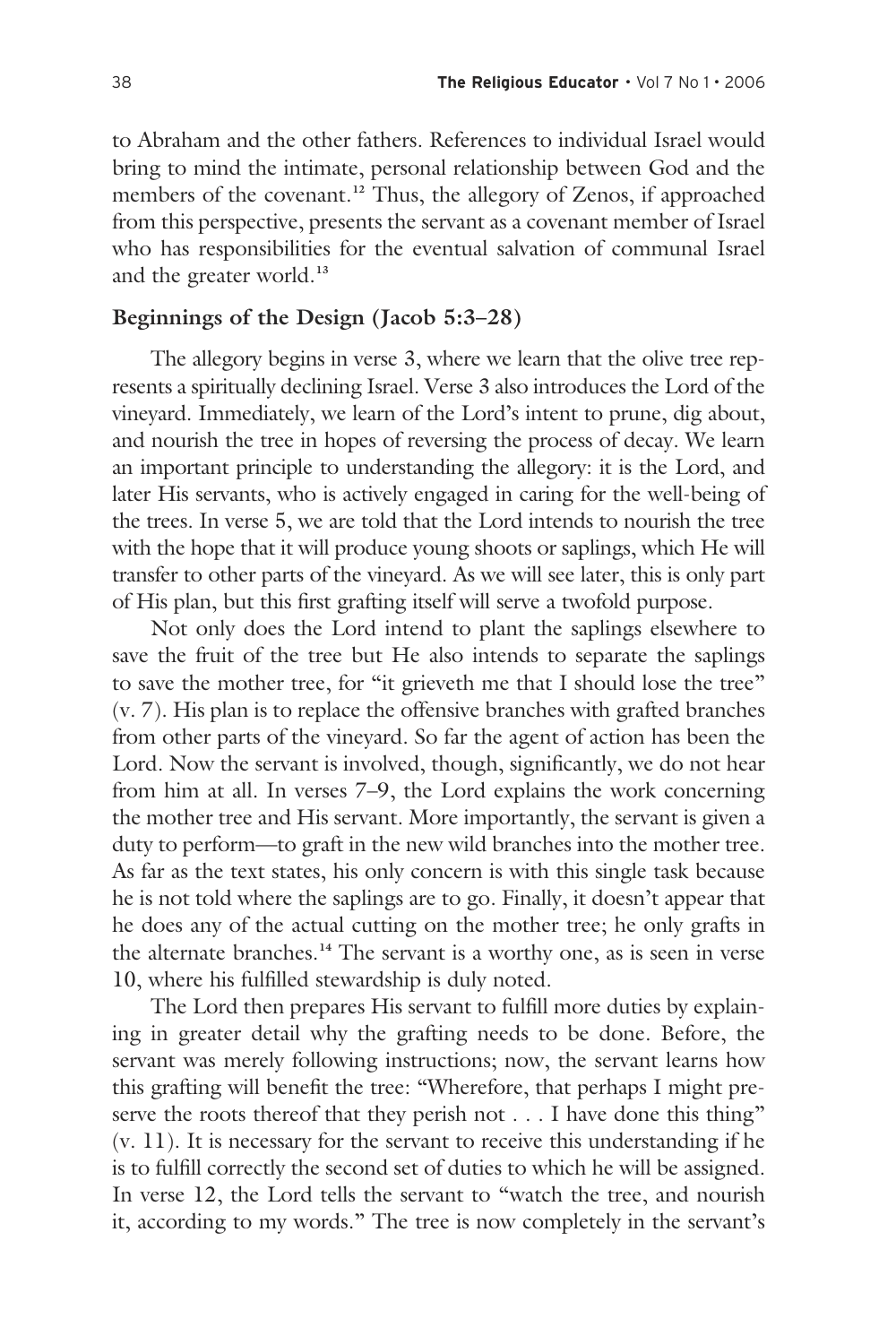care. Whereas earlier it was the Lord who nourished and pruned, now it will be the servant's responsibility to keep the tree alive. Moreover, the servant is given some freedom in determining how to do these things, though he is to follow the Lord's instructions, for we find that the servant will be left alone in this endeavor. Verses 13–14 state that the Lord was going to plant and graft in the saplings to the other parts of the vineyard, leaving the servant behind to tend the mother tree.

 As recorded in verses 19–28, after an undisclosed amount of time, the Lord calls His servant to work again in the vineyard. But before the new work can commence, the servant must give a report concerning his stewardship; and, in verse 16, the servant does that: "Behold, look here; behold the tree." The servant allows the tree's progress to speak for his worthiness. Just by looking at the tree, the Lord is able to see that the grafts have taken and that the servant has nourished the tree properly. Having now reported on his successful labor, the servant has been found worthy of even more responsibility. As before, the performances of the duties are preceded by instruction, as the servant must be taught more in the ways of the vineyard and the Lord's plan for the vineyard.

 Earlier, the Lord had mentioned that it was His purpose to save the roots by virtue of the grafts. Now, in verse 18, He explains in much greater detail the exact relationship between the roots and the branches. Moreover, upon inspecting the tree, He acknowledges the servant's report by pointing out that the branches have indeed strengthened the roots. This, in turn, brought out the virtue inherent in the roots, allowing the grafts to produce good fruit: "Behold, the branches of the wild tree have taken hold of the moisture of the root thereof, that the root thereof hath brought forth much strength; and because of the much strength of the root thereof the wild branches have brought forth tame fruit." Thus, the servant gains knowledge and power, as well as a greater appreciation for the efforts of his Lord.

 Having learned these lessons, the servant is ready to be introduced to the rest of the vineyard. This, too, is a learning period, as reflected in verses 21 and 22. As he observes the saplings, the servant notes the poor quality of the soil and questions planting the saplings in such an environment. This observation does not necessarily indicate imprudence on the part of the servant but should instead be seen as a great teaching opportunity, allowing the Lord to explain that proper care of the saplings is not always obvious (note the similarity between this point and Jacob's reason for giving the allegory in the first place). The Lord's explanation does not contradict the servant's observation. Instead, it reveals that the poor ground was part of the overall design of the vineyard: "Counsel me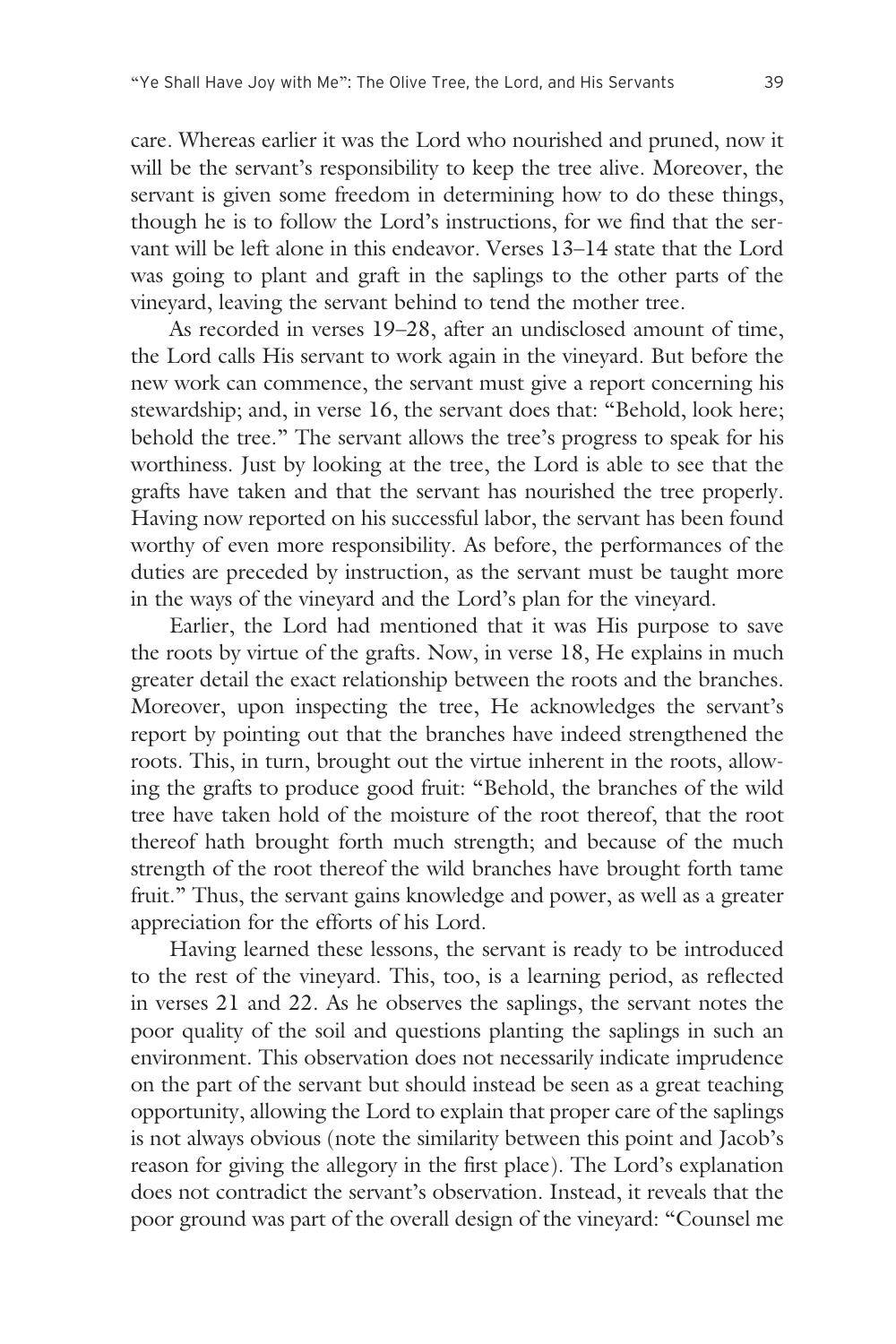not; I knew that it was a poor spot of ground." This acknowledgement is followed by the Lord's statement that He had nourished the tree the entire time and that the choice of the ground along with the nourishing had produced good fruit. This lesson is repeated three times as the servant and the Lord visit each of the saplings. In each case, the Lord emphasizes the nourishing He had done with the poor ground and the subsequent good fruit. Finally, at the last sapling, the Lord points out that the ground was good and that He had nourished the tree but that the fruit was only partially good.

 At this point, new duties are given: "Pluck off the branches that have not brought forth good fruit, and cast them into the fire" (v. 26). Unlike the first time the servant received his duties, this assignment appears to test the servant's understanding of his role concerning the tree. Before, his only concern was the mother tree; now he is to work with the saplings. Moreover, he has been called to cut off the useless branches just as the Lord of the vineyard did with the mother tree. But the servant realizes that there are steps in the process that have not been fulfilled yet. He says, "Let us prune it, and dig about it, and nourish it a little longer, that perhaps it may bring forth good fruit unto thee" (v. 27). This is the same process that the Lord did with the mother tree prior to its grafting. Thus, the servant has realized that before cutting the branches, a servant must dig and prune. Further, the servant has realized that the cutting itself is necessary for the future growth of the tree. The servant's answer, therefore, signifies not only that he has absorbed the instruction given him but also that he has watched the Lord work. He has learned the correct way to strengthen the saplings and has proven himself worthy of greater responsibility in the vineyard.

 Although it appears that the servant changed the mind of the Lord of the vineyard, he was actually being tested in his stewardship. This feature in the relationship between the servant and the Lord is not unprecedented. Other scriptures record similar real-life exchanges between God and His chosen. Genesis 18:16–33 records the Lord's discussion with Abraham concerning the fate of Sodom and Gomorrah. Here we read of the Lord's plan for the cities and of Abraham's repeated requests for their preservation. Each request is based on the number of righteous inhabitants of the cities. Abraham begins by asking for a reprieve if there are fifty righteous citizens. When he is granted this, he asks for a reprieve if there are forty—and so on until he gets the final reprieve if there are only ten such inhabitants. Like the servant in the allegory, it appears that Abraham changed the mind of the Lord; in fact, it appears that he did so again and again.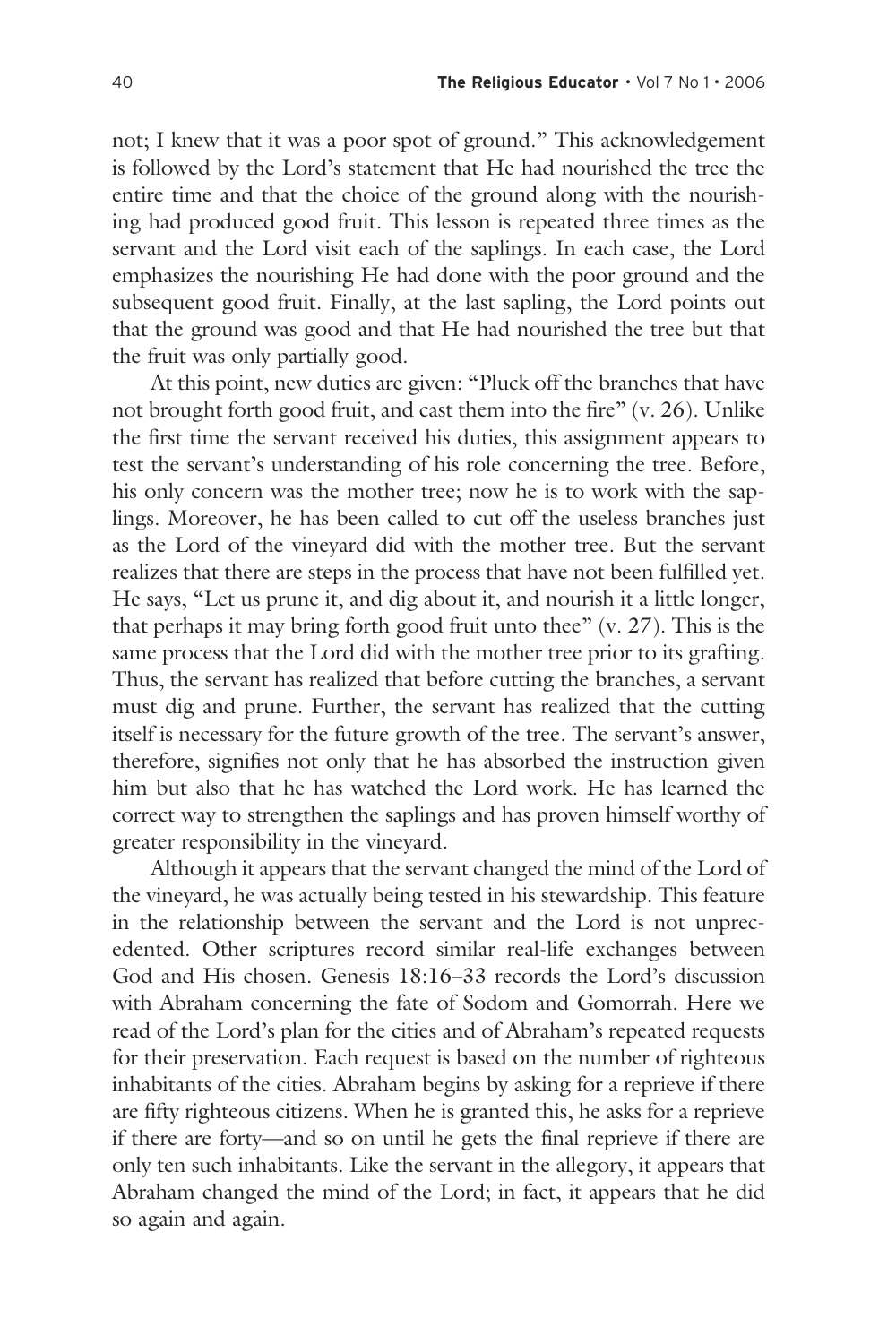But when the story of Abraham is examined more closely, we see that, like the servant, this event concerns Abraham's stewardship, not the Lord's decision making. First to be noted is that the cities were destroyed, as there were not even ten righteous inhabitants. No doubt the Lord was well aware of this during His exchange with Abraham. Knowing this, we are left to wonder what was the point of the exchange at all. Part of the answer may be in verse 17, where the Lord soliloquizes, "Shall I hide from Abraham that thing which I do?" Note that the question is not whether He should destroy Sodom and Gomorrah but whether He should explain all His actions to Abraham. The soliloquy continues as the Lord explains why Abraham should know the plans, "seeing that Abraham shall surely become a great and mighty nation" (v. 18). It is because of Abraham's great mission that he should understand the plan. Finally, the soliloquy ends as the Lord further explains His purpose based on the future actions of Abraham's covenant, saying, "And all the nations of the earth shall be blessed in him" (v. 18). This aspect of Abraham's mission is important. Although Abraham is to have a nation arise from him, it is through Abraham that all mankind will be blessed. Abraham is responsible for much more than his direct descendants. This, in turn, puts the entire exchange in another light. Already knowing the outcome, the exchange tells the Lord something about Abraham, whose concern for the two cities demonstrates his active awareness of his stewardship beyond his family upon which the covenant hinges.

 Moses, too, appears to have been tested concerning his stewardship. In Exodus 32, Israel has seemingly pushed God to the point of no return: "I have seen this people, and, behold, it is a stiffnecked people: now therefore let me alone, that my wrath may wax hot against them, and that I may consume them: and I will make of thee a great nation" (vv. 9–10). Numbers 14 also records the Lord stating to Moses, "I will smite them with the pestilence, and disinherit them, and will make of thee a greater nation and mightier than they" (v. 13). In keeping with his stewardship, Moses intervenes on behalf of Israel. Having said this, the Old Testament as a whole makes it abundantly clear that it was never the Lord's true intention to completely destroy Israel. This does not mean they would not experience discipline for their sins (see Joseph Smith Translation—Exodus 32:12), but, as in the case of Abraham, it does tell us that the Lord knew that Israel was not going to be destroyed at that time. Thus, the exchange between Moses and the Lord was also a test for Moses.**<sup>15</sup>**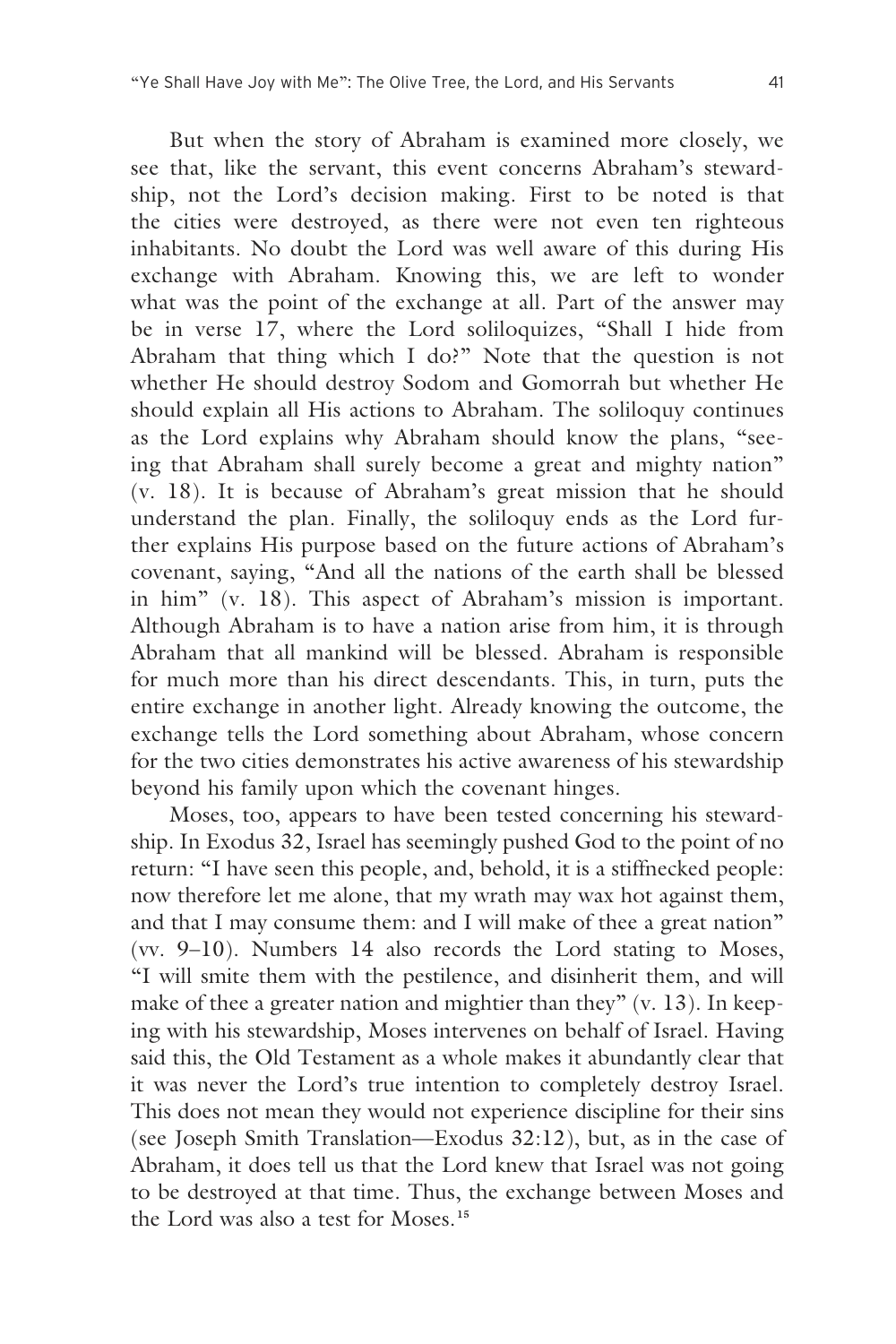In Exodus 32:13, Moses "reminds" the Lord of the covenant He made with Abraham, Isaac, and Jacob (significantly referred to as the Lord's servants) and the promises concerning land and posterity. But as was mentioned above, the covenant of Abraham also included the provision that he would be a blessing to the nations. Moses, like Abraham, appears to understand that his stewardship extends to those beyond Israel. In both Exodus 32 and Numbers 14, Moses points out that the total destruction of Israel would cause Egypt to not understand the true nature of God: "Wherefore should the Egyptians speak, and say, For mischief did he bring them out, to slay them in the mountains, and to consume them from the face of the earth?" (Exodus 32:12). This question suggests two things. First, Moses is concerned with the future status of Egypt and its relationship with God just as much as he is concerned with Israel's future relationship with God. Moreover, the statement implies that aspect of the Abrahamic covenant in which all nations are blessed since it is Israel's continued existence that will bless Egypt with a true knowledge of God. Either way, it is the greater stewardship of Moses concerning more than just his immediate duties that is tested. Like Abraham, Moses passed the test.

#### **Lament of the Lord of the Vineyard (vv. 29–50)**

 After another undisclosed period of time, the Lord and the servant go down again to review the progress of the vineyard. Their first stop, as before, is the mother tree. There they discover that the fruit has gone wild, whereupon the Lord of the vineyard turns to His servant and asks, "What shall we do unto the tree, that I may preserve again good fruit?" (v. 33). This question represents a new stage in the developing relationship between the servant and the Lord of the vineyard. Clearly, the servant has advanced in both his knowledge and in his care for those parts of the vineyard he has been given stewardship over—specifically, those trees associated with Israel. From the beginning, his primary responsibility has been the mother tree. As we saw earlier, the tree's welfare was turned over completely to the servant (supervised by the Lord of the vineyard). That duty has not been lifted, so the servant is still responsible for the tree. Even though the Lord knows exactly what to do, He gives the servant the chance to find out for himself.

 The servant demonstrates his maturation and growth in his responses. He says, "Behold, because thou didst graft in the branches of the wild olive-tree they have nourished the roots, that they are alive and they have not perished; wherefore thou beholdest that they are yet good" (v. 34). Not only does the servant demonstrate his mastery of the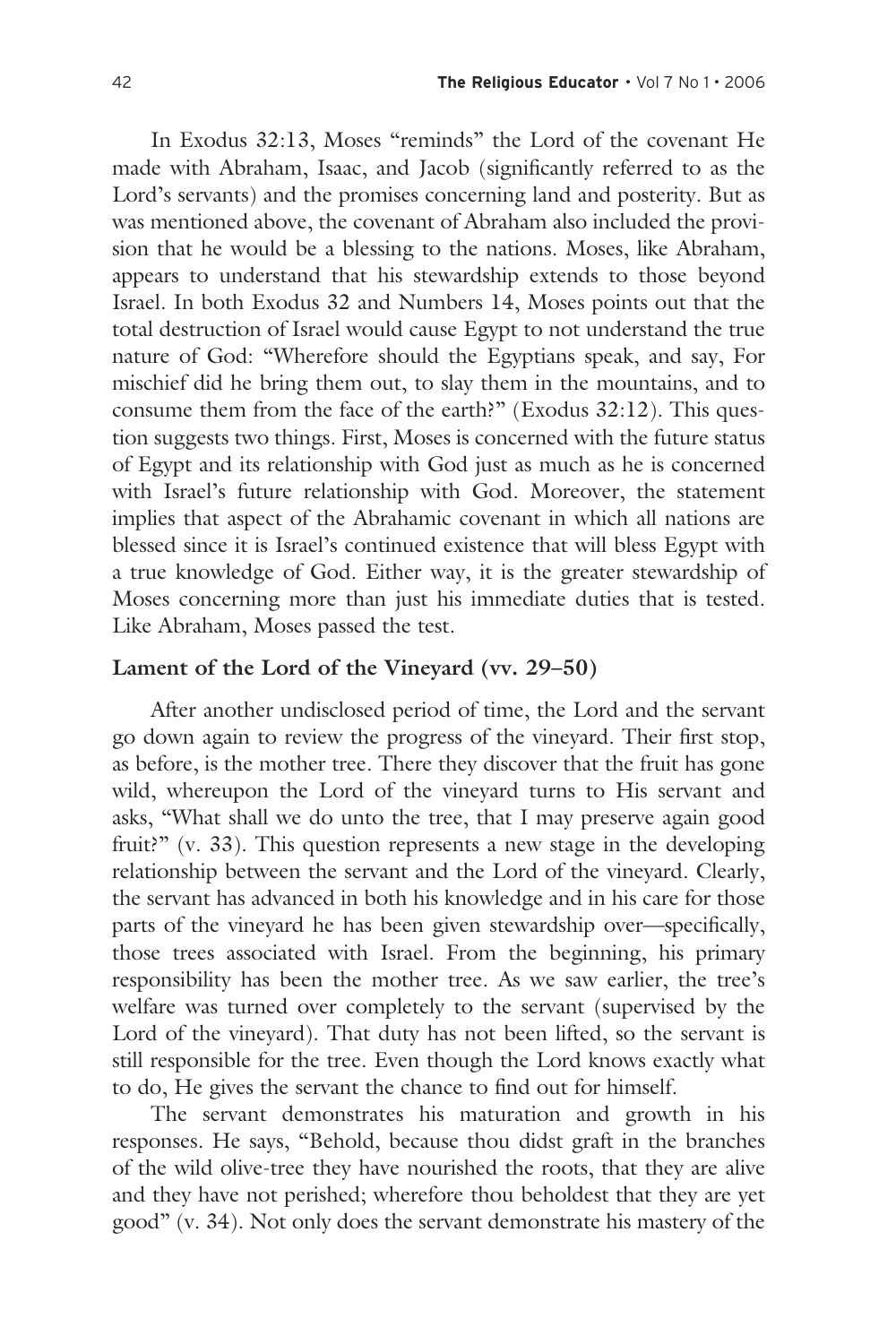knowledge concerning the health of the tree but also he has learned that the Lord has a master design, even if he, the servant, doesn't understand or see all of it. Compare this response to when he questioned the Lord's choice of soil for planting the saplings (see v. 21), and we can see the development of the servant's understanding. The Lord, in turn, recognizes the insights provided by His servant, and in verse 37, He explains the direness of the new situation. Even though the roots are alive, the branches have brought forth so much evil fruit that the roots themselves have been infected and are beginning to die.

 The second stop is the saplings and branches planted elsewhere. Upon inspection, the fruit there is also found to be corrupt. At this point, the Lord cries out, "What could I have done more for my vineyard" (v. 41). Thus begins the lament presented in verses 41–47. Verse 47 highlights the poignant nature of the Lord's sorrow over the vineyard: "What could I have done more in my vineyard? Have I slackened mine hand, that I have not nourished it? Nay, I have nourished it, and I have digged about it, and I have pruned it, and I have dunged it; and I have stretched forth mine hand almost all the day long, and the end draweth nigh. And it grieveth me that I should hew down all the trees of my vineyard." We notice immediately that the lament is not just for Israel and its saplings but for the entire vineyard.**16** This observation is significant because up to this point, the focus in the allegory and in the vineyard has been on Israel and the saplings. There have only been hints to a larger design in the dealings with the trees. Now, though, the Lord's concern for the entire vineyard is made explicit. As we will see, the servant must understand and share this concern if he is to progress in his stewardship. Thus, though the lament appears to be spontaneous, it is, in fact, another learning experience for the servant. The servant is not the first to learn this lesson by witnessing the Lord's grief. Nor is this the only scriptural form of this lesson.

 Moses 7 records an exchange between God and Enoch after Enoch had successfully brought his people back to the presence of God (see v. 21). In verse 20, Enoch confidently declares that "surely Zion shall dwell in safety forever." He is satisfied in the eternal security of his people. The Lord agrees with Enoch, saying, "Zion have I blessed," and He then adds, "but the residue of the people have I cursed" (v. 20). This second clause suggests that something is missing in Enoch's initial declaration. As we will see, Enoch needs to learn something concerning the "residue of the people" and himself before he can declare victory. Enoch begins to learn this lesson in verse 23 as he is taken into heaven. There, he immediately witnesses the entire earth covered in darkness because of the chain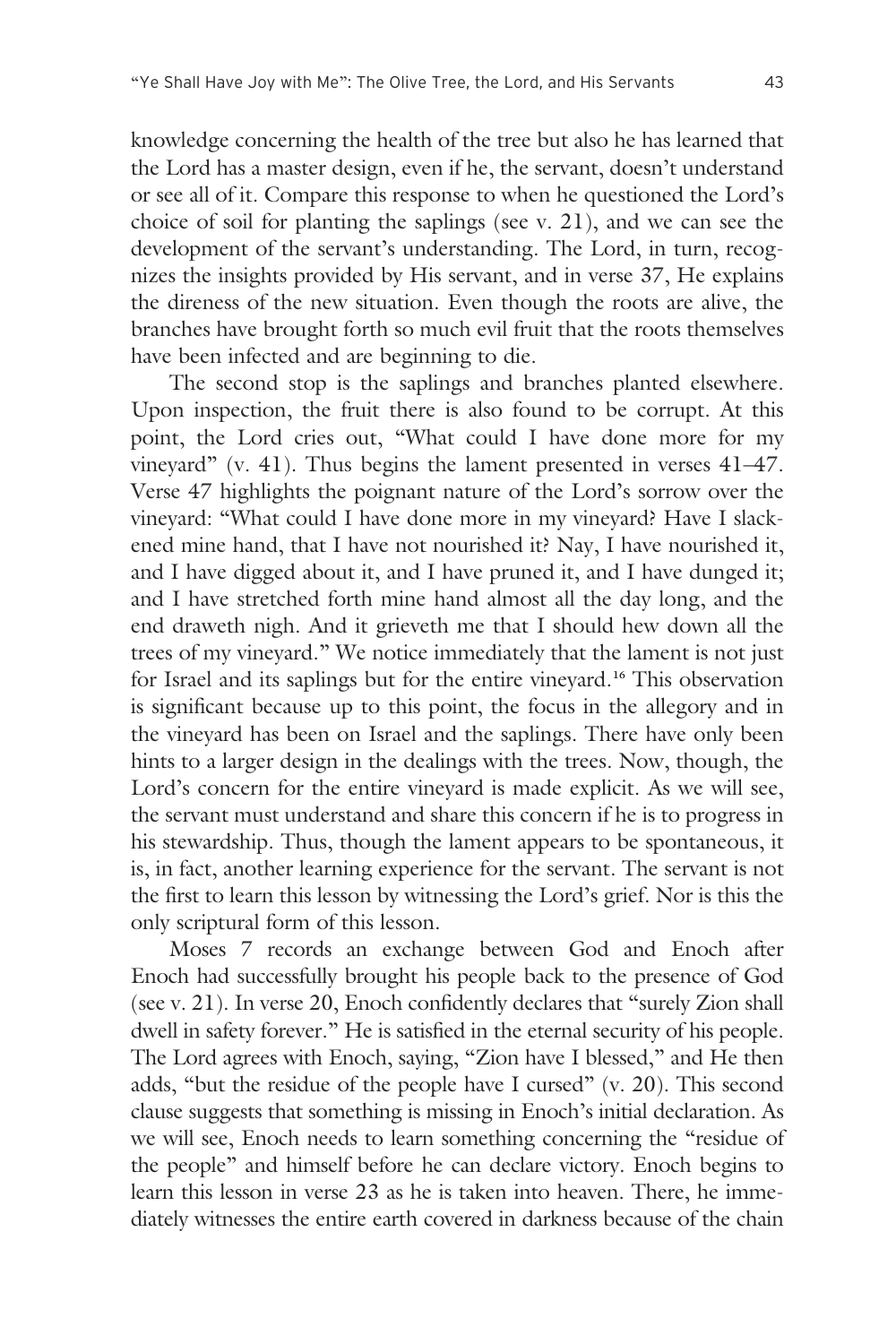of the adversary, as Satan looks up into the faces of Enoch and God and laughs. Following this, Enoch witnesses the exaltation of Zion (see v. 27) and sees God's sorrowful reaction to the "residue of the people."

 God's reaction is different than what Enoch was expecting, which is expressed in verses 28–30. Here Enoch asks with surprise, "How is it that the heavens weep, and shed forth their tears as the rain upon the mountains?" (v. 28). Enoch inquires of God, "How is it that thou canst weep, seeing thou art holy . . . [and that] thou art just; thou art merciful and kind forever; and thou hast taken Zion to thine own bosom . . . and naught but peace, justice, and truth is the habitation of thy throne; and mercy shall go before thy face and have no end; how is it thou canst weep?" (vv. 29–31). Though we are told that the weeping came as a direct result of God's observation of the residue—those who were left behind after the exaltation of Zion (see v. 28)—this has not impressed itself on Enoch, who is shocked that God would weep, even though Zion was safe.

 That it was a lesson for Enoch becomes apparent when God states that the residue Enoch has ignored is, in fact, family: "The Lord said unto Enoch: Behold these thy brethren" (v. 32). Up to this point, Enoch's only concern has been Zion. Now, the Lord has begun the process by which Enoch may open his eyes to a larger responsibility. The same designation, "thy brethren," is repeated two more times over the next four verses, emphasizing the familial relationship between the residue and Enoch, the presiding authority of Zion.**17** With the relationship now properly understood, Enoch is prepared to comprehend the sorrow of God. In verse 37, he is told that God weeps because of the suffering that Enoch's brethren, the residue, will have to endure because of their sins: "Wherefore should not the heavens weep, seeing these shall suffer?" Later, in verses 39–40, the Lord states, "They shall be in torment; wherefore, for this shall the heavens weep," and He adds, "yea, and all the workmanship of mine hands" (v. 40). This added content includes Enoch among those who will weep because, as he has learned, the "residue of the people," which he had previously ignored, are, in fact, his responsibility as much as Zion is. His joy is now tempered by the same sorrow he had witnessed in his Lord. "Wherefore Enoch knew, and looked upon their wickedness, and their misery, and wept and stretched forth his arms, and his heart swelled wide as eternity; and his bowels yearned; and all eternity shook" (v. 41). By witnessing God's lament, Enoch came to understand the true nature of his stewardship, which in turn allowed him to become even more like God and progress into something greater.**<sup>18</sup>**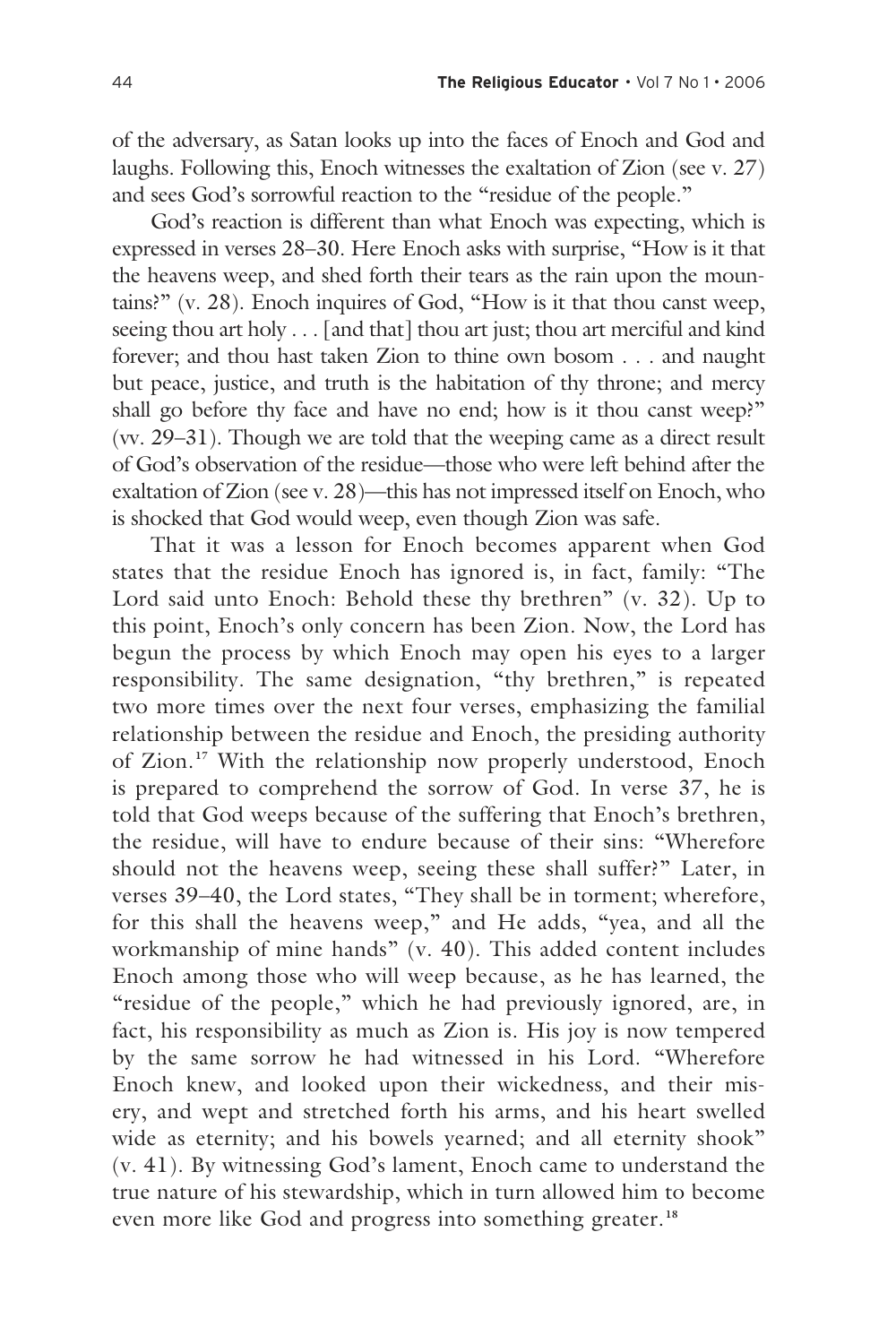In the allegory, the servant, like Enoch, experiences the Lord's lamentation. Similarly, the lament appears to teach the servant that his stewardship, just like his Master's, includes the entire vineyard. Moreover, he is able to use the knowledge and experience he has with the mother tree and its saplings to explain what has happened to the entire vineyard. "Is it not the loftiness of thy vineyard—have not the branches overcome the roots which are good?" (Jacob 5:48). Before, the servant did not recognize the overburdening of the roots (see above). Now, he can discern the true nature of the problem for all the trees. His increased discernment, as well as the new understanding of his stewardship, explains his response to the Lord's injunction to burn the vineyard down: "Spare it [the entire vineyard] a little longer" (v. 50).

 Like Enoch and Moses, the servant has become a type of Christ as he mediates between the Lord of the vineyard and the trees. Because of the corrupt nature of the entire vineyard, the servant could have simply followed the Lord's instructions and burned down the vineyard. The lament demonstrates that such an action would have been justified. Moses, too, would have been justified in doing nothing, as he was not responsible for the individual sins committed by Israel. Ultimately, Christ in the garden had no need to suffer for His own actions. He, too, was justified. In these cases, the servants would have been justified without mediating on behalf of others. Thus, each was tested to see if he would accept a greater stewardship and follow his Master. As we have seen, Moses passed this test, and so did the servant in Zenos's allegory. It goes without saying that Christ did so as well.

#### **Establishment of Zion (vv. 51–77)**

 As was pointed out earlier, the lament was necessary for the servant to understand his relationship with the rest of the vineyard. That this was the purpose for the servant to witness the lament can be seen in verse 51. Here, the Lord responds to the servant's request for more time with a strong affirmative, saying, "Yea, I will spare it a little longer, for it grieveth me that I should lose the trees of my vineyard." It does not appear that the Lord ever truly planned to burn the vineyard. In fact, the verse reads just the opposite; it was always His plan to preserve the vineyard as much as possible.**19** Moreover, as we saw, the lament revealed the true nature of the Lord's design. It is the success of the whole vineyard and not just a few trees that is His true concern. This understanding is made explicit as the second set of actions in His overall design are begun in verse 52. Verses 3–28 described the first set of actions in which the saplings were separated from the mother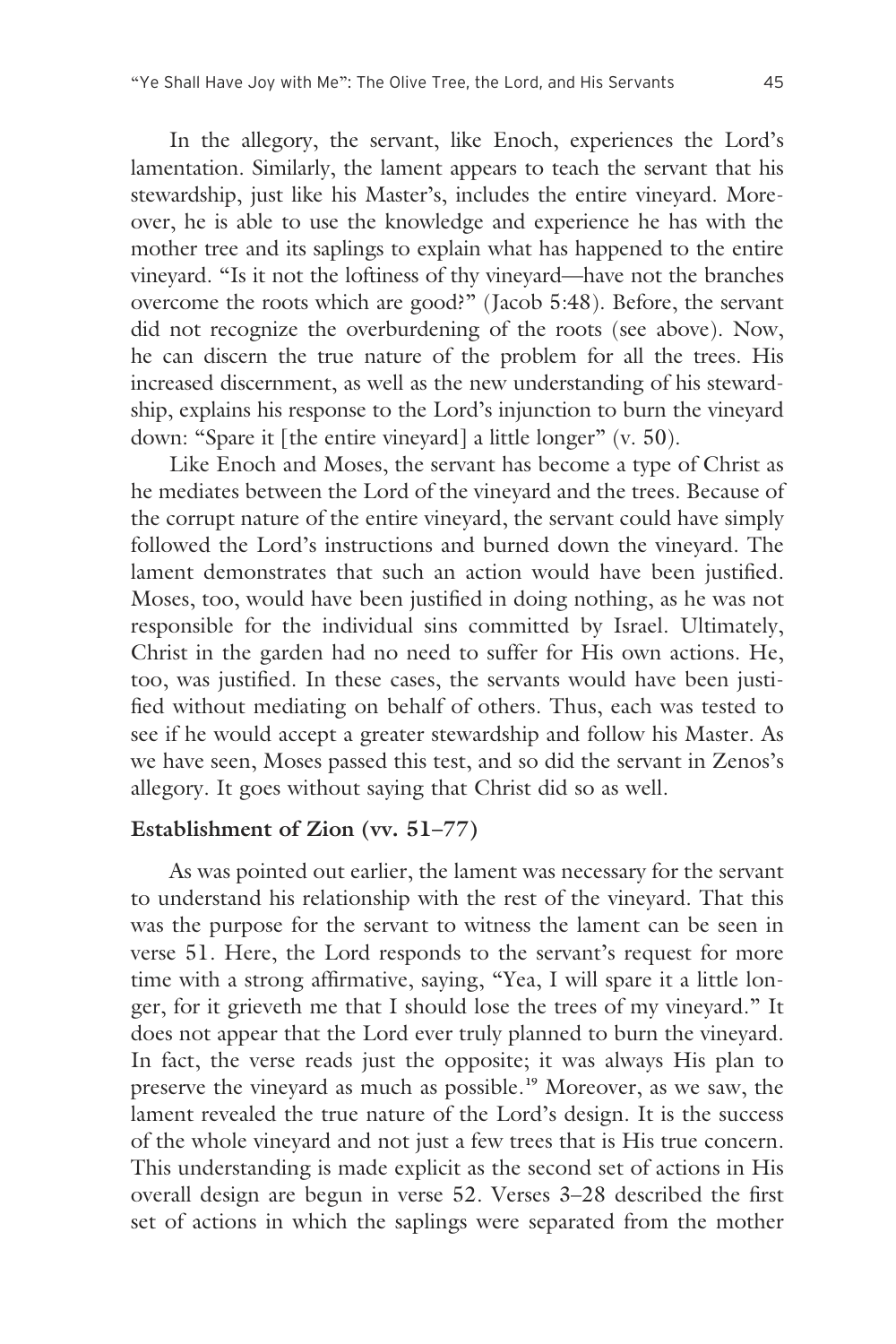tree and were transplanted to the various parts of the vineyard, and the mother tree was rejuvenated by receiving grafts from other trees in the vineyard. Now, the branches of the mother tree and the branches of the saplings are to be grafted back into each other.

 Verses 67–68 record the reasoning behind this series of actions: "And the branches [saplings] of the natural [mother] tree will I graft in again into the natural [mother] tree, and the branches of the natural [mother] tree will I graft into the natural branches [saplings] of the [mother] tree; and thus will I bring them together again, that they shall bring forth natural fruit, and they shall be one." The purpose of the Lord of the vineyard has always been to bring together again the saplings and the mother tree. But this unity between the trees representing Israel was not the only purpose to the Lord's work. In verse 74, we read, "And the Lord had preserved unto himself that the trees had become again the natural fruit; and they became like unto one body; and the fruits were equal."

 Yet the Lord's true concern is for the entire vineyard—not just for the growth of the mother tree and her saplings: "That I may have joy again in the fruit of my vineyard, *and*, perhaps, that I may rejoice exceedingly that I have preserved the roots and the branches of the first fruit" (v. 60; emphasis added). Note that His end design was to rejoice both in the fruit of the entire vineyard and in the harvest of the first fruit—that is, the mother tree and her saplings. Moreover, just as He sought for oneness among the mother tree and her saplings, He also planned for the eventual oneness of the entire vineyard. He says, "And blessed art thou; for because ye have been diligent in laboring with me in the vineyard . . . and have brought unto me again the natural fruit, that my vineyard is no more corrupted, and the bad is cast away, behold ye shall have joy with me because of the fruit of my vineyard" (v. 75).**20** It is at this point that we truly see the grand design the Lord of the vineyard had concerning the tree representing Israel. By separating, disseminating, and grafting the saplings and the mother tree with the other trees of the vineyard, the Lord has not only strengthened and preserved the mother tree but also has succeeded in transforming the entire vineyard by spreading Israel to all the trees. Now, as He grafts the branches in again, disseminating them across the vineyard once again, the oneness is achieved. As one cannot distinguish the fruit of any given tree, it all is good. At this point, we see how the paradox Jacob sought to explain is answered by the allegory. The Lord is the stumbling block of Israel because He scatters and cuts off what appears to be healthy Israel. But He is also the foundation stone because He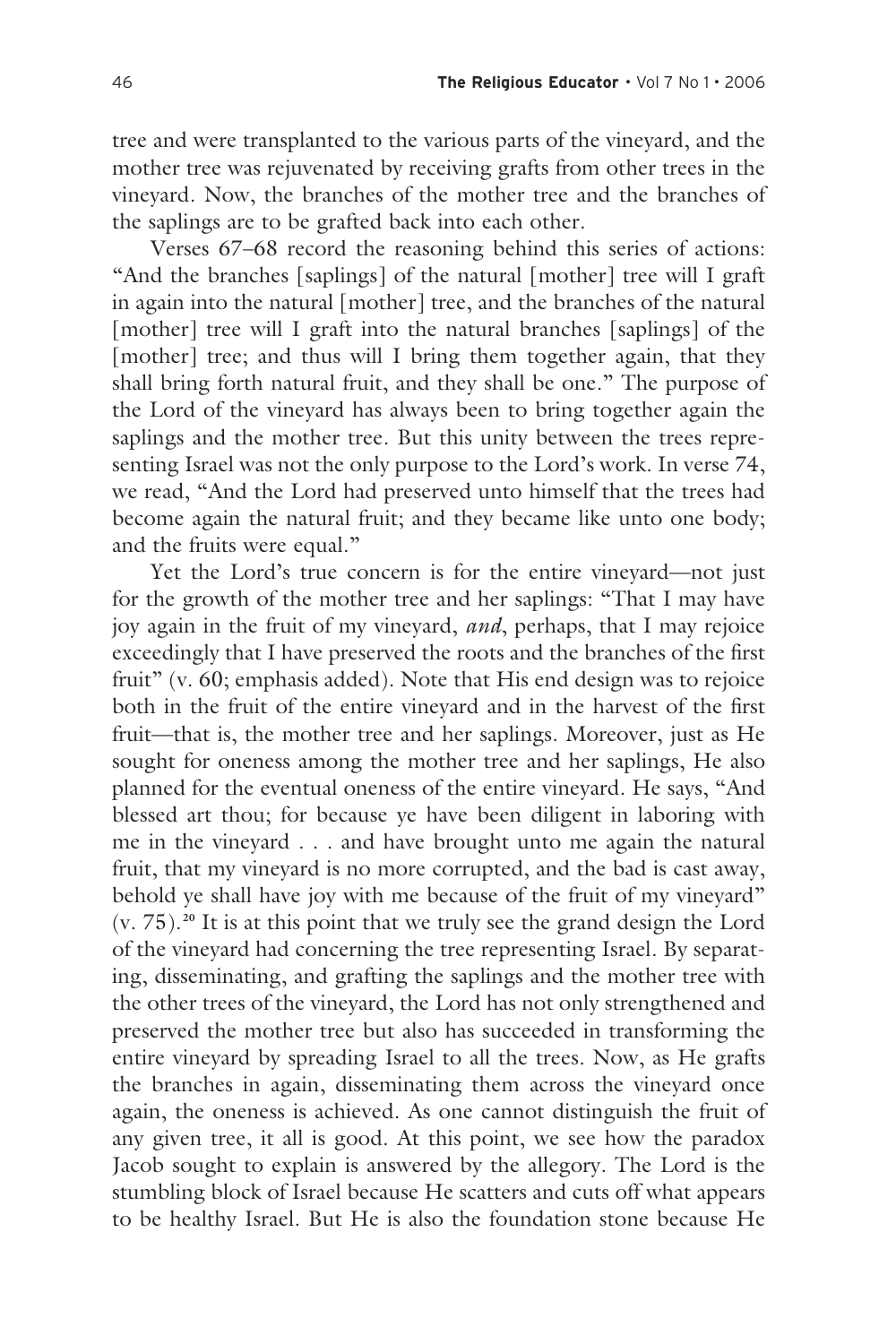strengthens the roots and saplings of the mother tree. Finally, He is also the means by which Israel fulfills its covenantal obligations to all the family of mankind because His actions graft Israel to the other trees of the vineyard, bringing about the health of His entire vineyard.

 The growth of the servant also reaches its climax at this point. Having proved himself as one who is like the Lord of the vineyard in his care for the entire vineyard, now the Lord gives him the greatest responsibility of all: "Wherefore, go to, and call servants, that we may labor diligently with our might in the vineyard" (v. 61). The servant now performs the same duties the Lord of the vineyard did at the beginning of the allegory—that of calling servants to their own individual stewardships. Having proved his care, love, and stewardship for the vineyard, the servant receives responsibility to raise others to the same standard by going through the same process he experienced. At this point, the servant has become like the Lord of the vineyard in every way. This is reflected in verse 71, where he and all the others who have become like the Lord will "have joy in the fruit which I [the Lord] shall lay up unto myself" if they prove faithful and labor with their might in the vineyard.**<sup>21</sup>**

 Finally, the Lord commends His servants by taking the conditional promise recorded in verse 71 and making it unconditional: "Blessed art thou; for because ye have been diligent in laboring with me in my vineyard, and have kept my commandments, and have brought unto me again the natural fruit, that my vineyard is no more corrupted, and the bad is cast away, behold ye shall have joy with me because of the fruit of my vineyard" (v. 75). The promise is that they will be with the Lord forever. Thus, unity is the end result of the Lord-servant relationship. The trees are also unified at the end of this process. The servant becomes one with the Lord and, in fact, becomes a lord himself, enjoying the fruit of the vineyard as the Lord does and enjoying the companionship of the Lord as an equal. This outcome fulfills the covenantal obligations of Israel individually. In Doctrine and Covenants 86:11, the Lord states, "Therefore, blessed are ye if ye continue in my goodness, a light unto the Gentiles, and . . . a savior unto my people Israel." These are exactly the same duties outlined for the servant in Isaiah 49. The servant has become a lord of the vineyard, becoming a savior to the vineyard as well.

#### **Conclusion**

 In Zenos's allegory, Israel may be seen as both the tree, representing the communal nature of Israel, and as the servant, representing the individual nature of Israel. When read in this manner, we gain a greater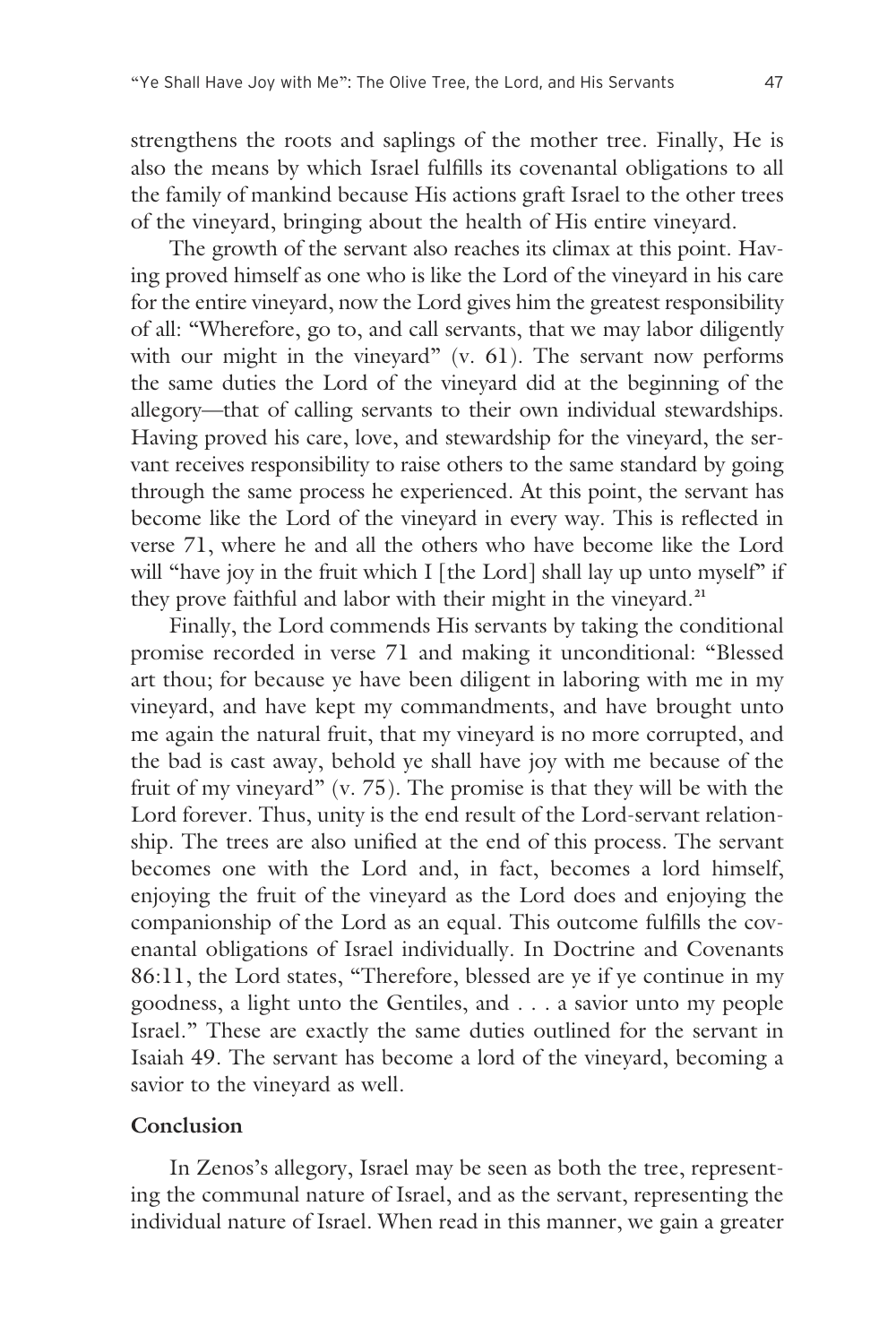appreciation of the Lord's design for all of His children through His chosen people, Israel. Because Israel is grafted and transplanted across the vineyard, all have the opportunity to become a part of Israel, thus fulfilling the covenantal promise given to Abraham. It is in this manner that Israel blesses all mankind. Yet Israel is not just the passive tree; as the servant, Israel is an active participant in accomplishing the plan. By fulfilling the duties assigned to it, Israel, as the servant, learns not only about the vineyard but also about what it means to be a lord. Moreover, the process the servant experiences leads to that lordship.

 Thus, the allegory follows the covenantal progress of Israel both on the individual level and on the communal level. Although this might not have been the stated purpose of Jacob, it appears to have been understood by Lehi, who experienced a twofold vision of the tree of life. Not only did he see himself as the individual relating to the tree but also he witnessed "numberless concourses" seeking the tree. This duality of the individual and the communal, reflected in both Nephi's dream and Zenos's allegory, may have resonated with Lehi, which would explain his immediate discourse on the allegory following his presentation of the dream (see 1 Nephi 9–10).

 We should not be surprised that the allegory still resonates today. The allegory reveals truths concerning who we are, what we are expected to do, and what we can become. More importantly, the allegory reveals to us that the Lord truly has a plan, that He is aware at all times what is going on in His vineyard, and that He strives only for the best of all involved. The true power of the allegory comes from understanding that He is seeking not only for oneness and good fruit but also for servants who become companions, associates, and equals—or "heirs of God, and joint-heirs with Christ, . . . that we may be also glorified together" (Romans 8:17)."**22** œ

#### **Notes**

3. This point has led to modest differences in the seven-epoch chronologies.

<sup>1.</sup> Joseph Fielding Smith, *Answers to Gospel Questions*, 5 vols. (Salt Lake City: Deseret Book, 1979), 4:141.

<sup>2.</sup> This division is discussed in great detail in Paul Y. Hoskisson, "The Allegory of the Olive Tree in Jacob," in *The Allegory of the Olive Tree: The Olive, the Bible, and Jacob 5*, ed. Stephen D. Ricks and John W. Welch (Salt Lake City: FARMS, 1996), 70–104. He is not alone in this approach. See also Dennis L. Largey, ed., *Book of Mormon Reference Companion* (Salt Lake City: Deseret Book, 2003), and especially *Book of Mormon 121 Student Manual* (Salt Lake City: The Church of Jesus Christ of Latter-day Saints, 1981).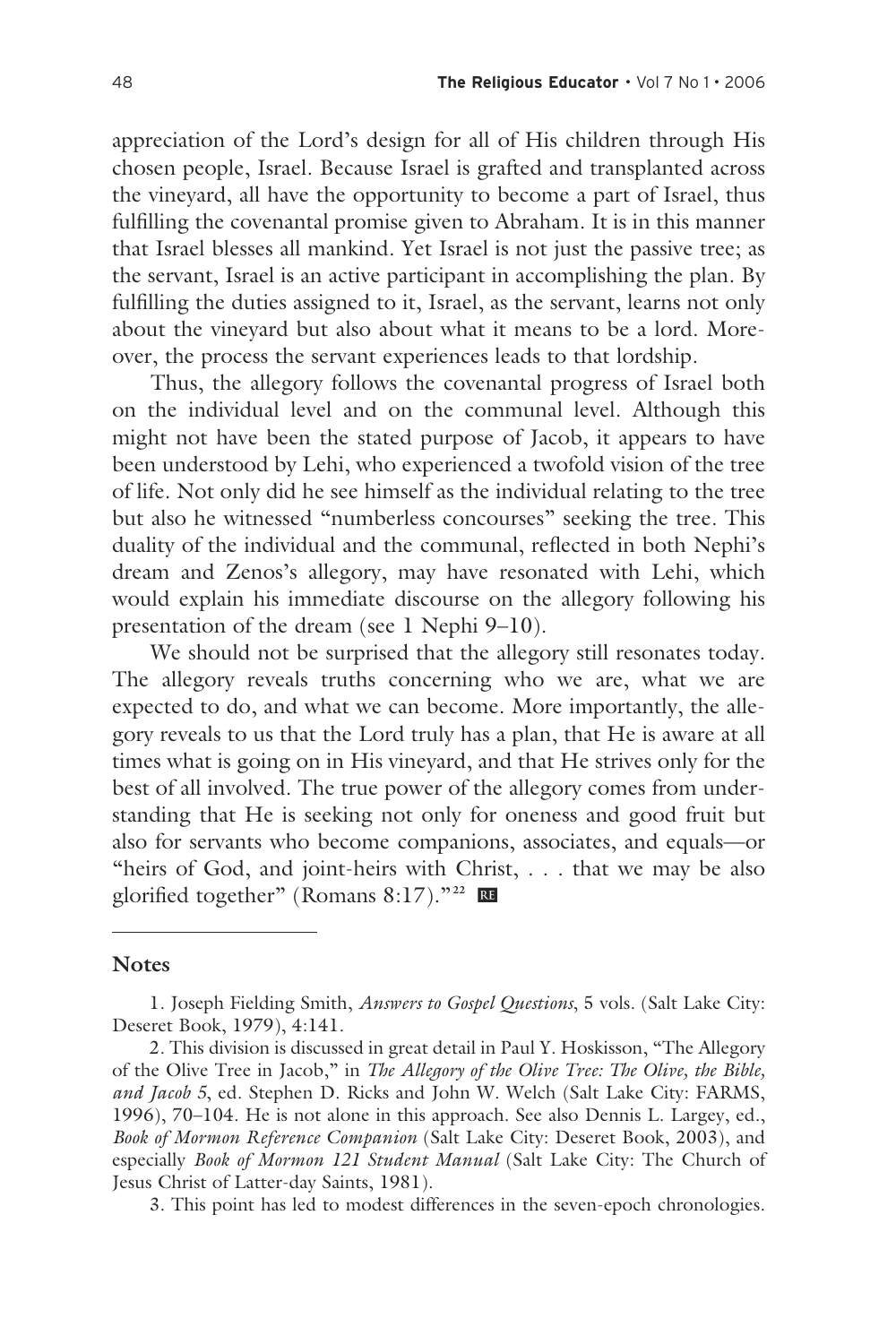Hoskisson points out that his division of temporal periods differs from Monte S. Nyman's chronology (see Hoskisson, "The Allegory," 100ff.; see also Monte S. Nyman, *An Ensign to All People* [Salt Lake City: Bookcraft, 1987], 24).

4. *Book of Mormon 121 Student Manual*, 121, 140.

5. Hoskisson, "The Allegory," 73. See also Largey, *Book of Mormon Reference Companion*, where the servant is identified with the Savior. The *Reference Companion* notes, though, that others equate the servant with the prophets.

6. This is made explicit only in the Book of Mormon. Jewish exegesis states that the reference referred to Moses (see b. Sota 14a in I. Epstein, *The Babylonian Talmud*, vol. 20 (1932), 55–56, 73–74).

7. This is discussed in length in Klaus Koch, *The Prophets, vol. 2: The Babylonian and Persian Periods*, trans. Margaret Kohl (United Kingdom: Fortress Press, 1984), 136–46. See also Joseph Blenkinsopp, *A History of Prophecy in Israel* (Louisville, KY: Westminster John Knox Press, 1996), 189–92, 216–22, who suggests a relationship between the "servant" passages and the "servants" passages found later in Isaiah.

8. Some have suggested that the Hebrew structure behind the verse allows for alternate interpretations, which would take away the identification of the servant as Israel. Interestingly, Nephi translates the Hebrew text in the same manner as recorded in the King James Version of the Bible in 1 Nephi 21. After recording changes in the first verse, he then records, "And said unto me: Thou art my servant, O Israel, in whom I will be glorified" (v. 3).

9. Joseph Fielding Smith, comp., *Teachings of the Prophet Joseph Smith* (Salt Lake City: Deseret Book, 1976), 304: "I am like a huge, rough stone rolling down from a high mountain; and the only polishing I get is when some corner gets rubbed off by coming in contact with something else, striking with accelerated force against religious bigotry, priestcraft, lawyer-craft, doctor-craft, lying editors, suborned judges and jurors, and the authority of perjured executives, backed by mobs, blasphemers, licentious and corrupt men and women—all hell knocking off a corner here and a corner there. Thus I will become a smooth and polished shaft in the quiver of the Almighty." See Isaiah 49:2–3: "In the shadow of his hand hath he hid me, and made me a polished shaft; in his quiver hath he hid me; and said unto me, Thou art my servant, O Israel."

10. See also Psalms 105:23; 136:22; and Jeremiah 30:10 for other references to Israel as the singular servant of the Lord.

11. Joseph Fielding McConkie and Craig J. Ostler, *Revelations of the Restoration* (Salt Lake City: Deseret Book, 2000), 622, speaking of Doctrine and Covenants 86:11: "This phrase combines the prophetic language of Isaiah and Obadiah. It identifies the destiny of *Israel, meaning those who hold the priesthood restored to the Prophet Joseph Smith*, which is to gather the scattered remnant of Abraham's seed. . . . It foreshadows *the role that those gathering Israel will play* in the house of the Lord as they perform ordinances for their kindred dead" (emphasis added).

12. Following are references to individuals who also acted as God's servants. For Moses, see Exodus 14:31; 33:11; Deuteronomy 34:5; Joshua 1:1, 2, 7; 8:31; 13:8; and Malachi 4:4. For Joshua, see Numbers 14:24 and Joshua 24:29. In the Psalms and the prose texts of Kings, it is David who is the servant of God.

13. See M. Catherine Thomas, "Jacob's Allegory: The Mystery of Christ," in *The Allegory of the Olive Tree*, ed. Stephen D. Ricks and John W. Welch (Salt Lake City: Deseret Book, 1994), 11–20. M. Catherine Thomas also suggests that Israel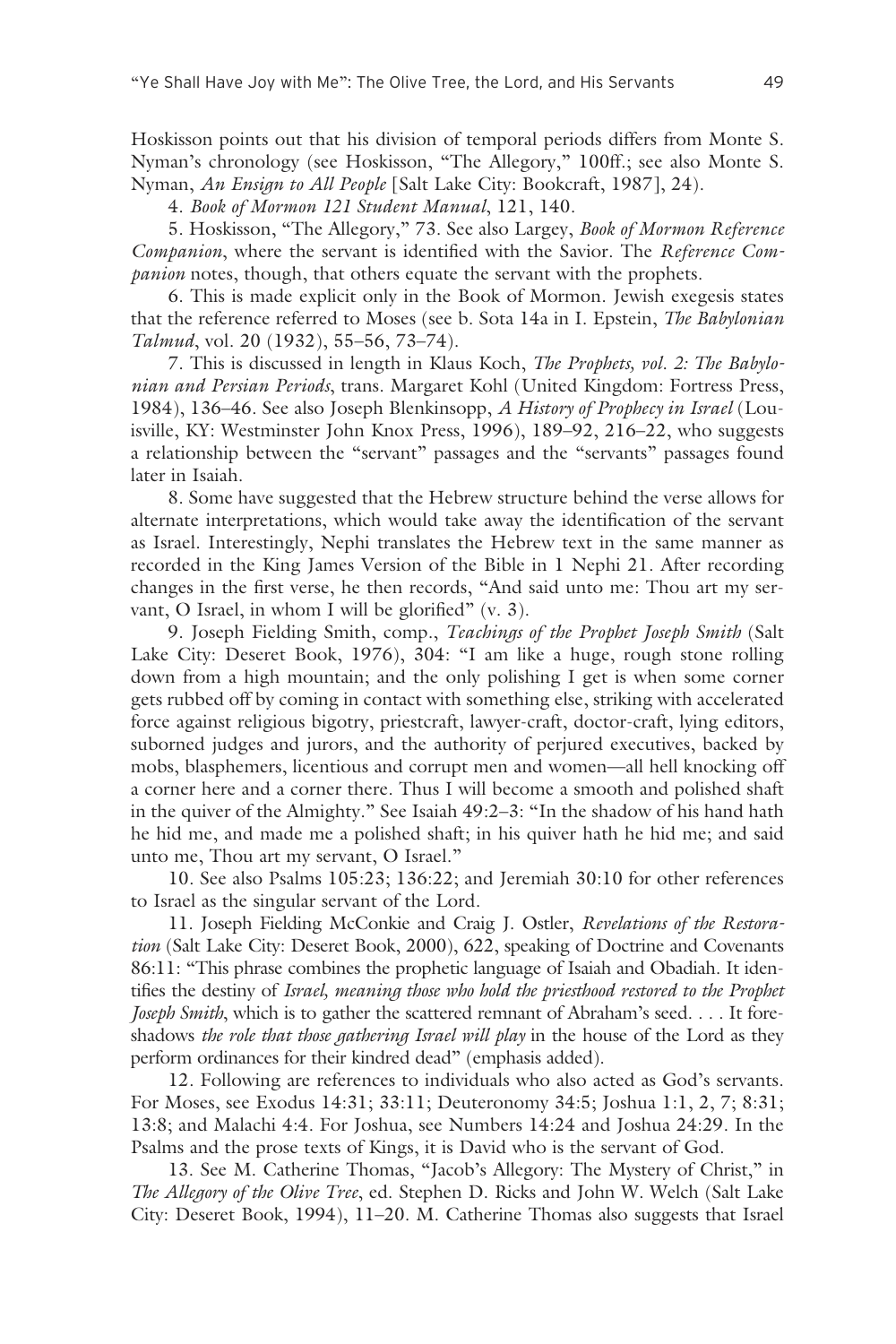can be seen both in the communal and individual sense when we read the allegory, even though her central focus is still the trees and the Lord: "In scripture the meaning often lies in the aggregate of allusions and associations. The olive tree is one of these layered symbols. It is Israel at the macrocosmic level; it is also an individual Israelite being nourished by an attentive God" (Thomas, "Jacob's Allegory," 13).

14. This does not necessarily mean that the servant did not do this—just that these actions, if performed by the servant, are not mentioned explicitly in the text. That the servant may have been involved in the cutting process can be seen in verse 7, where the servant is told that he needs to go "pluck" the wild branches. Later, the pronoun "we" allows for the servant to have been involved in the actual pruning process for the mother tree.

15. This apparent change of mind by God has been discussed elsewhere in Latter-day Saint literature. See Blake T. Ostler's review of Francis J. Beckwith and Stephen E. Parrish, "The Mormon Concept of God: A Philosophical Analysis," in *FARMS Review of Books* 8, no. 2 (Provo, UT: FARMS, 1996): "The most faithful way to understand this passage, it seems to me, is to view Yahweh as having formed an intention to do one thing—and thus at one time believing that he would do it—and at a later time changing his mind and coming to believe something different. Yet if God did not know at the time of his conversation with Moses whether Israel would be destroyed, then certainly there were a good many things about the future that he did not know." Ellis T. Rasmussen, like this author, suggests that Moses was being tested: "Moses declined the Lord's offer to substitute him and his seed for the apostate Israelites. If this offer was a test, Moses passed it humbly, pleading with God for mercy for his erring people" (*A Latter-day Saint Commentary on the Old Testament* [Salt Lake City: Deseret Book, 1994], 119). Sidney B. Sperry suggests the same thing: "Through long experience he [Moses] knew the faults and failings of his people. They were none too easy to handle. And now the Lord was offering to make of him a great nation in their stead. What should he do? His answer is a wonderful tribute to another quality he possessed, namely, loyalty to his God and to his people despite the frailties of the latter" (*The Spirit of the Old Testament* [Salt Lake City: Deseret Book, 1980], 41).

16. Over the seven verses of the lament, the totality of the vineyard is referred to seven times.

17. The use of kinship language here and through the next few verses reveals the covenant obligations of all the parties. Frank Moore Cross discusses the relationship between kinship terminology and covenant language (see Cross, *From Epic to Canon* [Baltimore: Johns Hopkins University Press, 1998], 3–21). He states, "The language of covenant . . . is the language of kinship" (11). It is this kinship-covenantal relationship that Enoch does not possess with the "residue" that God makes him aware of. The idea of the Divine Kinsman is also evidenced. According to Cross, "the God of the Fathers" was the Divine Kinsman, who, like the mortal kinsman, "fulfills the mutual obligations and receives the privileges of kinship." In Moses 7:33, the Lord states that He had given Enoch's brethren the commandment to love one another and choose Him as their Father, "but behold, they are without affection, and they hate their own blood." The father they did choose is mentioned in verse 37: "But behold, their sins shall be upon the heads of their fathers; Satan shall be their father."

18. In later Jewish literature, Enoch is taken into the company of the gods, becoming one of the divine beings around God, and is actually given the name